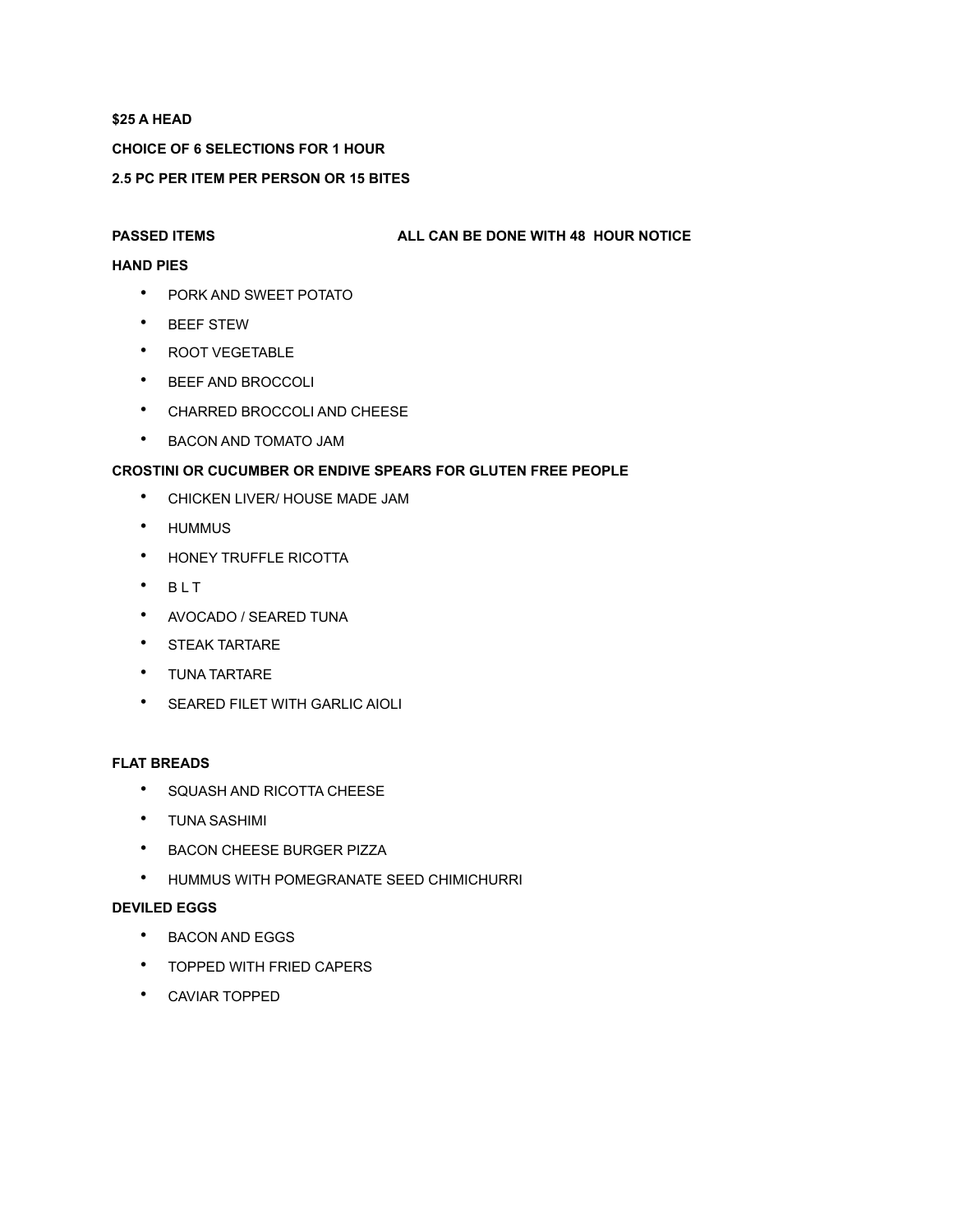#### **SLIDERS**

- L T H BURGER
- POUTINE PATTY MELT
- LOBSTER GRILLED CHEESE +3 A PERSON

- CHEDDAR BRATWURST WITH SAUERKRAUT
- SHRIMP PO' BOYS

#### **OTHER STUFF**

## **BOWLS \$20, \$25**

CHEFS SELECTION POPCORN

HOUSE SPICED NUTS

OLIVES

#### **BOARDS \$ 75, \$100**

HUMMUS WITH RAW VEGGIE STICKS AND PITA

MEAT BOARDS

CHEESE BOARDS

MEAT AND CHEESE BOARDS

# **PLATTERS 50 PC -\$150 100 PC \$275**

TUNA TACOS

SHRIMP COCKTAIL

RAW OYSTER

#### **PASTRY STUFF**

- COOKIES
	- o CHOCOLATE CHIP
	- o OATMEAL RAISINS
	- o MADELINES
	- o P B AND J
	- o GINGER SNAP
- PANNA COTTA
- LEMON CURD WITH BERRIES